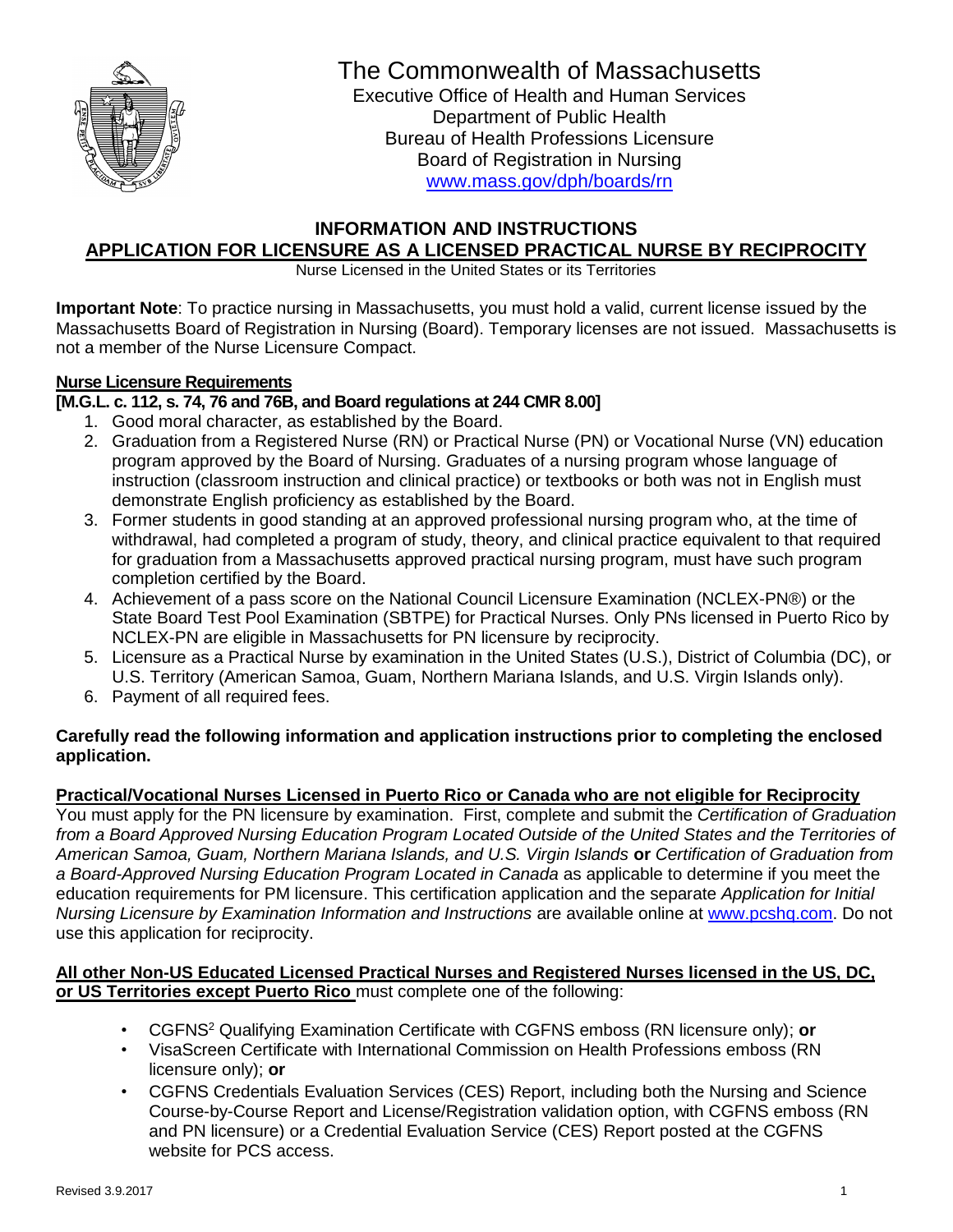*If you have written the SBTPE-PN or NCLEX-PN to obtain licensure for another state, U.S territory (other than Puerto Rico), or District of Columbia, you may use this application.*

### **Instructions for Completing the PN Application Process for PNs/VNs Licensed in the U.S., D.C., or U.S. Territory (Except Puerto Rico)**

#### **Each application for initial licensure must be received by PCS, fully completed and legible, with required documentation, before it will be reviewed.**

- 1. Complete the Massachusetts nurse licensure for Practical Nurse (PN) licensure by reciprocity application form as directed. Applicants pursuing both an RN and PN license must submit a separate application for each. ONLY THE APPLICANT CAN COMPLETE THIS APPLICATION.
- 2. If you answer "yes" to any questions related to the good moral character licensure requirement, consult the Board's Licensure Policy 00-01: *Determination of Good Moral Character Compliance* and the *Determination of Good Moral Character Compliance Information Sheet* at [www.mass.gov/dph/boards/rn](http://www.mass.gov/dph/boards/rn) before submitting application. The Board must determine your compliance with this requirement before your application can be processed.
- 3. Recent (within one year) 2" x 2" passport type color photo signed on the front bottom edge and stapled to application where indicated.
- 4. Official final transcripts must be submitted directly to PCS from the nursing education program you graduated in a sealed envelope to: **ATTN: MA Board of Registration in Nursing, C/O MA Nurse Coordinator, Professional Credential Services, P.O. Box 198788, Nashville, TN 37219.**
- 5. The CGFNS evaluation report of foreign nursing education credentials must be available to PCS.
- 6. If the applicant is currently or has ever been licensed as a nurse (LPN and/or RN and/or APRN) in any state or jurisdiction, verification of licensure status must be completed. PCS will verify your Massachusetts nurse license; for all others you must complete the steps below.
	- a. For all states which participate in the Nursys License Verification System:
		- Go to [www.nursys.com](http://www.nursys.com/) and follow the instructions including paying the necessary fee. Nursys will post your verification online and it will remain available for 90 days.
	- b. For all states which do not participate in the NURSYS License Verification System:
		- Complete the authorization portion at the top of page 9 of the attached *Verification of Nurse Licensure* (RN/LPN) form verification;
		- Enclose the appropriate verification fee (*contact the Board of Nursing in that state for fee and instructions*); and
		- Submit the form directly to the Board of Nursing in that state (*that board will complete the form and must mail directly to PCS on your behalf*).
	- c. For nurses who practiced outside of the United States following licensure in any jurisdiction (U.S., D.C., or Territory) verification of licensure in the country in which you practiced is required.
	- 7. If applicable, demonstrate English proficiency. Graduates of a nursing program whose language of instruction (classroom instruction and clinical practice) or textbooks was not in English must demonstrate English proficiency as established by the Board. Refer to the Board's English Language Proficiency Policy at [http://www.mass.gov/eohhs/docs/dph/quality/boards/english](http://www.mass.gov/eohhs/docs/dph/quality/boards/english-proficiency.pdf)[proficiency.pdf](http://www.mass.gov/eohhs/docs/dph/quality/boards/english-proficiency.pdf) for detailed information. Arrange for the exam service to submit the exam results directly to PCS (copies will **not** be accepted).
	- 8. A licensure application will remain current for one (1) year from the date of receipt by Professional Credential Services (PCS) pending completion of all nurse licensure requirements
	- 9. An application will expire if any requirements for nurse licensure are not met within one (1) year from the date of the receipt of the application by PCS on behalf of the Board. Fees are non-refundable and non-transferable.
	- 10. Notify PCS in writing of any change in address occurring between the time of application submission and receipt of examination results. Include name, address, licensure type (RN/PN) and examination date with the new address. Telephone calls are *not* accepted for address changes. PCS cannot guarantee that an address change can be made before issuing examination results.
	- 11. Former students in an approved RN program must be determined by the Board as meeting PN education requirements before applying for PN licensure. PN education requirements and the *Determination of Eligibility for Practical Nurse Reciprocity or to Write the NCLEX-PN by Former RN*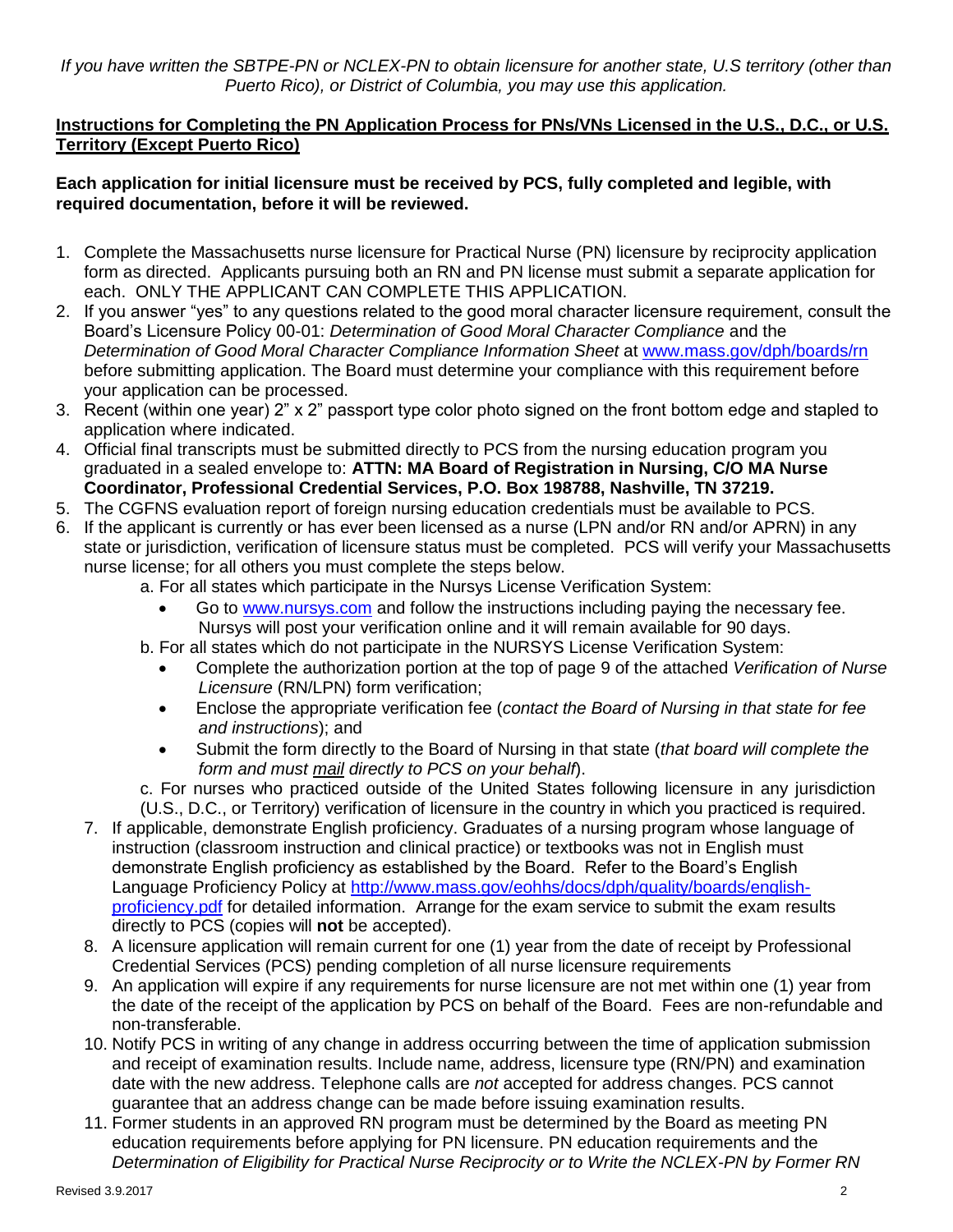*Student Withdrawn in Good Standing* are available at [www.mass.gov/dph/boards/rn](http://www.mass.gov/dph/boards/rn) [click on "Licensing", then "Applications and Other Forms"]. Eligible applicants must attach a Board-issued NCLEX-PN Eligibility certificate to their application for PN licensure by reciprocity.

12. For information regarding licensing and other nursing questions, consult the Board's frequently asked questions page at<http://www.mass.gov/eohhs/gov/departments/dph/programs/hcq/dhpl/nursing/faq/>

### **VALOR Act**

[and-veteran.html.](http://www.mass.gov/eohhs/gov/departments/dph/programs/hcq/dhpl/attention-active-military-military-spouses-and-veteran.html)

Active military members and spouses of members of the armed forces of the United States may be eligible for certain provisions of the VALOR Act. For additional information, please go to: [http://www.mass.gov/eohhs/gov/departments/dph/programs/hcq/dhpl/attention-active-military-military-spouses-](http://www.mass.gov/eohhs/gov/departments/dph/programs/hcq/dhpl/attention-active-military-military-spouses-and-veteran.html)

#### **Social Security Number**

A United States Social Security Number (SSN) is required. Pursuant to M.G.L. c. 30A, s. 13A, the Board is required to obtain your SSN on behalf of the Massachusetts Department of Revenue (DOR). The DOR will use your SSN to ascertain whether you are in compliance with Massachusetts laws relating to taxes and child support. If you do not have a SSN *and are eligible for one*, you must obtain one and provide it to the Board. In the absence of an SSN, this application will not be processed and the fees will not be refunded nor transferred. For complete SSN information, contact the U.S. Social Security Administration at: 800-772-1213, or [www.ssa.gov.](http://www.ssa.gov/)

#### **Application Submission**

The Board has contracted with PCS in Nashville, TN, for the processing of applications, forms, and fees

**SUBMIT APPLICATION AND PAYMENT TO: Professional Credential Services ATTN: MA Reciprocity Nursing P. O. Box 198788 Nashville, TN 37219 For confirmation of receipt by PCS, please use certified mail.**

**Inquiries should be directed to: [nursebyreciprocity@pcshq.com](mailto:nursebyreciprocity@pcshq.com) or toll free at 877-887-9727 or visit [http://www.pcshq.com](http://www.pcshq.com/)**

Applications are reviewed only after *all* required documents and fees are received. Licensure is granted based on the applicant's compliance with the above eligibility requirements. A license to practice nursing in the Commonwealth will be mailed to you approximately 21 business days after the application has been approved by Professional Credential Services (PCS) on behalf of the Board.

#### *Important licensure renewal information:*

**LPN Applicants:** Pursuant to MGL, c. 112, s 74A, applicants who are licensed within the 3 month period preceding their birthday on odd numbered years will be assigned an expiration date as their birthday on the odd numbered year following their next birthday. Those whose birthday falls 3 months or more during an odd numbered year in which they are licensed will be required to renew their license during the same year on or before their birthday.

**If you have ever held Massachusetts nurse license, DO NOT complete this application. Contact the Board at: [renew.bymail@state.ma.us](mailto:renew.bymail@state.ma.us) to obtain information on renewing your Massachusetts nurse license.**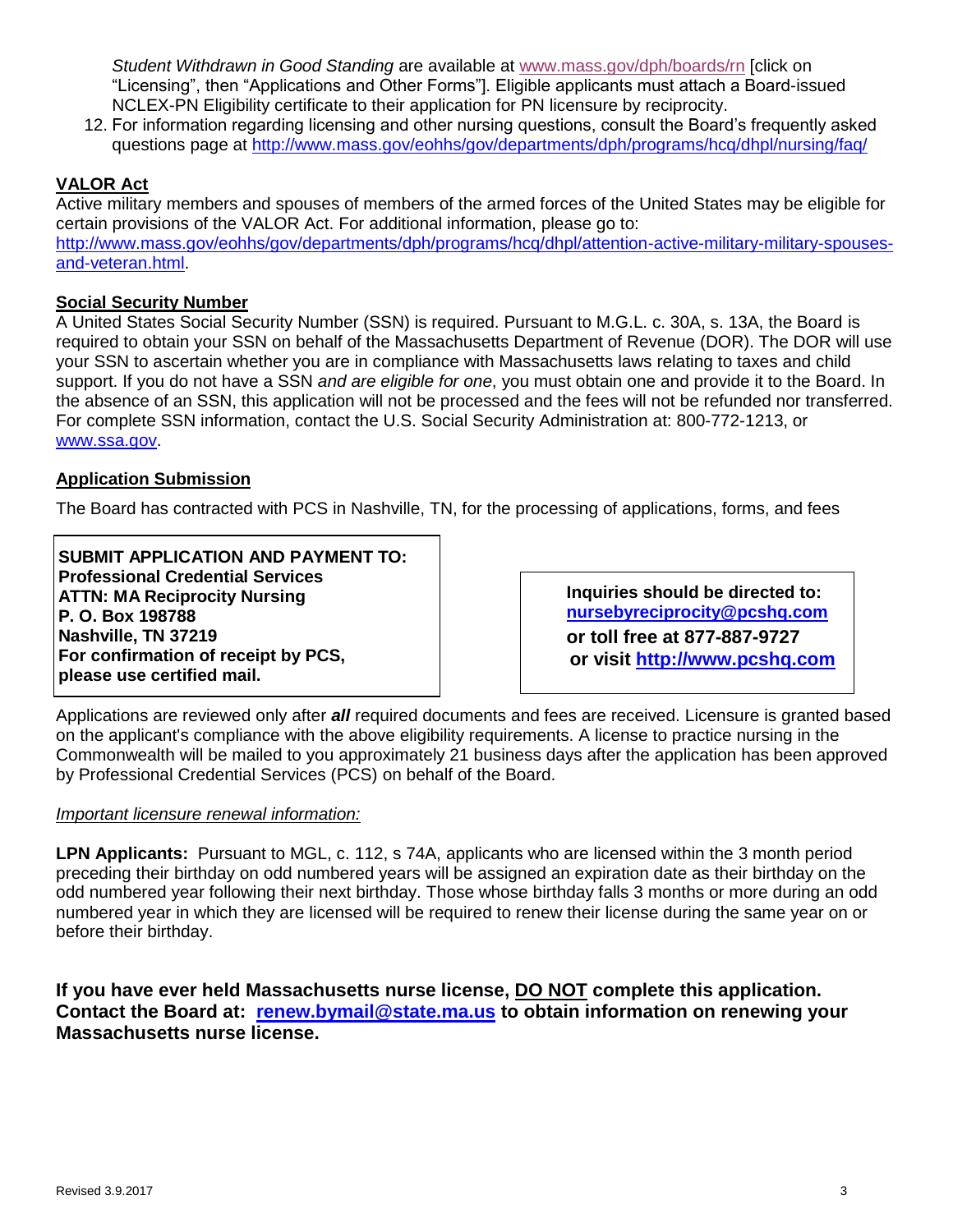**Complete Checklist prior to submitting your application. Your signature on the application attests that you have read and completed all application requirements.**

Contact PSC with any questions Toll-free: 877-887-9727<br>Web site: http://www.pcshq.com Web site: [http://www.pcshq.com](http://www.pcshq.com/)<br>E-mail: hursebyreciprocity@po [nursebyreciprocity@pcshq.com](mailto:nursebyreciprocity@pcshq.com)

| <b>Check if</b><br><b>Complete</b> | <b>Application Checklist</b>                                                                                            | <b>Additional Information</b>                                                                                                                                                                                                                                                                                                                                                                                    |
|------------------------------------|-------------------------------------------------------------------------------------------------------------------------|------------------------------------------------------------------------------------------------------------------------------------------------------------------------------------------------------------------------------------------------------------------------------------------------------------------------------------------------------------------------------------------------------------------|
| П                                  | Completed application is legible. No missing<br>information, cross outs or white outs                                   | Use "N/A" if a question does not apply.                                                                                                                                                                                                                                                                                                                                                                          |
| $\Box$                             | If you answer "yes" to any questions related to<br>the good moral character licensure<br>requirements                   | Consult the Board's Licensure Policy 00-01:<br><b>Determination of Good Moral Character</b><br><b>Compliance</b> and follow directions contained<br>in <b>Determination of Good Moral Character</b><br><b>Compliance Information Sheet at</b><br>www.mass.gov/dph/boards/rn before<br>submitting application. The Board must<br>determine your compliance with this<br>requirement before licensing PN practice. |
| $\Box$                             | Recent (within one year) 2" x 2" passport type<br>color photo signed on front bottom edge and<br>stapled to application | No tape, glue or clips. Recent photo within<br>previous one year. Photo must be included<br>with each application.                                                                                                                                                                                                                                                                                               |
| $\Box$                             | Official final transcripts from PN education<br>program has been requested                                              | Official final transcripts submitted directly<br>from the nursing education program the<br>applicant graduated from in a sealed<br>envelope to PCS at ATTN: MA Board of<br><b>Registration in Nursing, C/O MA Nurse</b><br><b>Coordinator, Professional Credential</b><br>Services, P.O. Box 198788, Nashville, TN<br>37219.                                                                                     |
| $\Box$                             | Nursys contacted for LPN and if applicable RN<br>verification(s)                                                        | Fee must be included                                                                                                                                                                                                                                                                                                                                                                                             |
| $\Box$                             | Non-Nursys participating states contacted for<br>LPN and if applicable RN verification(s)                               | Contact each Board for instructions and fees                                                                                                                                                                                                                                                                                                                                                                     |
| $\Box$                             | Non US educated nurses licensed in another<br>jurisdiction must complete the CGFNS process                              | The CGFNS evaluation report of foreign<br>nursing education credentials must be<br>available to PCS                                                                                                                                                                                                                                                                                                              |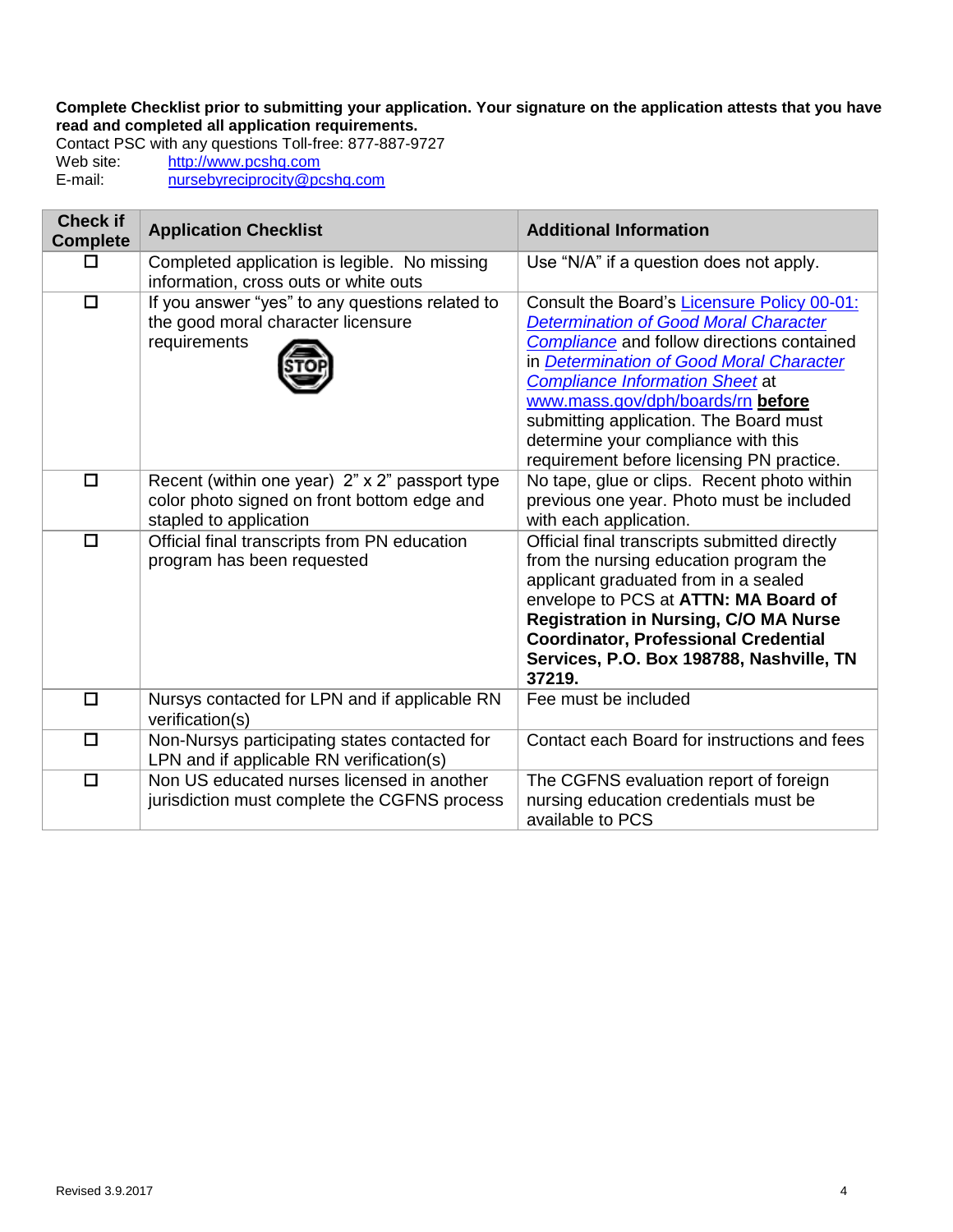

# The Commonwealth of Massachusetts

Executive Office of Health and Human Services Department of Public Health Bureau of Health Professions Licensure Board of Registration in Nursing [www.mass.gov/dph/boards/rn](http://www.mass.gov/dph/boards/rn)

## **APPLICATION FOR LICENSURE AS A LICENSED PRACTICAL NURSE BY RECIPROCITY**

Nurse Licensed in the United States or its Territories

|                                                                                                                                                                               |                    |                | For Board use only                                  |                                                                                                                               |                                                                                                                                                            |
|-------------------------------------------------------------------------------------------------------------------------------------------------------------------------------|--------------------|----------------|-----------------------------------------------------|-------------------------------------------------------------------------------------------------------------------------------|------------------------------------------------------------------------------------------------------------------------------------------------------------|
| NURSYS by:                                                                                                                                                                    |                    | Approved by:   |                                                     | License No:                                                                                                                   |                                                                                                                                                            |
|                                                                                                                                                                               |                    | Date:          |                                                     |                                                                                                                               |                                                                                                                                                            |
| Date:                                                                                                                                                                         |                    |                |                                                     | Issued:                                                                                                                       |                                                                                                                                                            |
| Legibly print and complete all of the fields USING BLACK INK.                                                                                                                 |                    |                |                                                     |                                                                                                                               | Insert N/A if leaving a space blank.<br>Applicant type: (check only one) $\Box$ FIRST TIME $\Box$ EXPIRED (over 1 year of receipt of original application) |
| U.S. SOCIAL SECURITY NUMBER (SSN): 1994 - 1994 - 1994 - 1994 - 1994 - 1995 - 1994 - 1995 - 1996 - 1997 - 1997<br>Mandatory pursuant to G.L. c. 30A, s. 13A; see instructions. |                    |                |                                                     |                                                                                                                               | DATE OF BIRTH: $\sqrt{2}$                                                                                                                                  |
|                                                                                                                                                                               |                    |                |                                                     |                                                                                                                               |                                                                                                                                                            |
| (First)                                                                                                                                                                       |                    | Middle)        |                                                     | (Last)                                                                                                                        | (Maiden /Previous)                                                                                                                                         |
| E-MAIL ADDRESS: ____                                                                                                                                                          |                    |                |                                                     |                                                                                                                               |                                                                                                                                                            |
| (Email will be primary method of communication during application review)                                                                                                     |                    |                |                                                     |                                                                                                                               |                                                                                                                                                            |
| <b>ADDRESS OF RECORD:</b><br>(Mailing address) ________                                                                                                                       |                    |                |                                                     |                                                                                                                               |                                                                                                                                                            |
|                                                                                                                                                                               | (No.)              | (Street)       |                                                     | (Apt/Suite/Floor)                                                                                                             |                                                                                                                                                            |
|                                                                                                                                                                               | (City)             |                |                                                     | (State or Country)                                                                                                            | (Zip/Postal Code)                                                                                                                                          |
|                                                                                                                                                                               |                    |                |                                                     |                                                                                                                               |                                                                                                                                                            |
|                                                                                                                                                                               |                    |                |                                                     |                                                                                                                               |                                                                                                                                                            |
| Language of                                                                                                                                                                   | <b>Classroom</b>   |                | <b>Course</b>                                       |                                                                                                                               | <b>Clinical</b>                                                                                                                                            |
|                                                                                                                                                                               |                    |                |                                                     |                                                                                                                               |                                                                                                                                                            |
| <b>Type of Program:</b>                                                                                                                                                       |                    |                | $\Box$ Practical/Vocational Nurse $\Box$ RN Diploma |                                                                                                                               | □ RN Associate Degree                                                                                                                                      |
|                                                                                                                                                                               |                    |                | □ RN Baccalaureate □ RN Entry-level Masters         |                                                                                                                               |                                                                                                                                                            |
|                                                                                                                                                                               |                    |                |                                                     | Graduation Date: $\frac{1}{\text{month}}$ if applicable, date withdrawn from an RN Program: $\frac{1}{\text{month}}$ year     |                                                                                                                                                            |
|                                                                                                                                                                               |                    |                |                                                     |                                                                                                                               | If you are currently or have ever been licensed as Practical/Vocational Nurse or Registered Nurse or an Advance Practice                                   |
|                                                                                                                                                                               |                    |                |                                                     | Registered Nurse in the United States or its territories, or in another country after licensure in the US or its territories, |                                                                                                                                                            |
|                                                                                                                                                                               |                    |                |                                                     | please arrange for submission of Licensure Verification Form (page 5) or register on www.Nursys.com, as applicable,           |                                                                                                                                                            |
|                                                                                                                                                                               |                    |                |                                                     |                                                                                                                               | from each jurisdiction or country (EXCEPT Massachusetts). The Licensure Verification Form must indicate the status of                                      |
| your license and any disciplinary action. PCS will verify your Massachusetts license only.                                                                                    |                    |                |                                                     |                                                                                                                               |                                                                                                                                                            |
|                                                                                                                                                                               |                    |                |                                                     | Provide the following information regarding any nurse license you currently or previously held:                               |                                                                                                                                                            |
|                                                                                                                                                                               | <b>UDIODIATION</b> | <b>LICENSE</b> | <b>LICENSE</b>                                      | $R = 0$                                                                                                                       | <b>CTATUO</b>                                                                                                                                              |

|                        | <b>JURISDICTION</b> | ----------<br><b>TYPE</b> | <b>NUMBER</b> | <b>DATE ISSUED</b> | <b>STATUS</b> |
|------------------------|---------------------|---------------------------|---------------|--------------------|---------------|
| <b>Initial license</b> |                     |                           |               |                    |               |
|                        |                     |                           |               |                    |               |
|                        |                     |                           |               |                    |               |
|                        |                     |                           |               |                    |               |

**If necessary, continue on another sheet of paper. Please be sure not to omit any states or licenses.**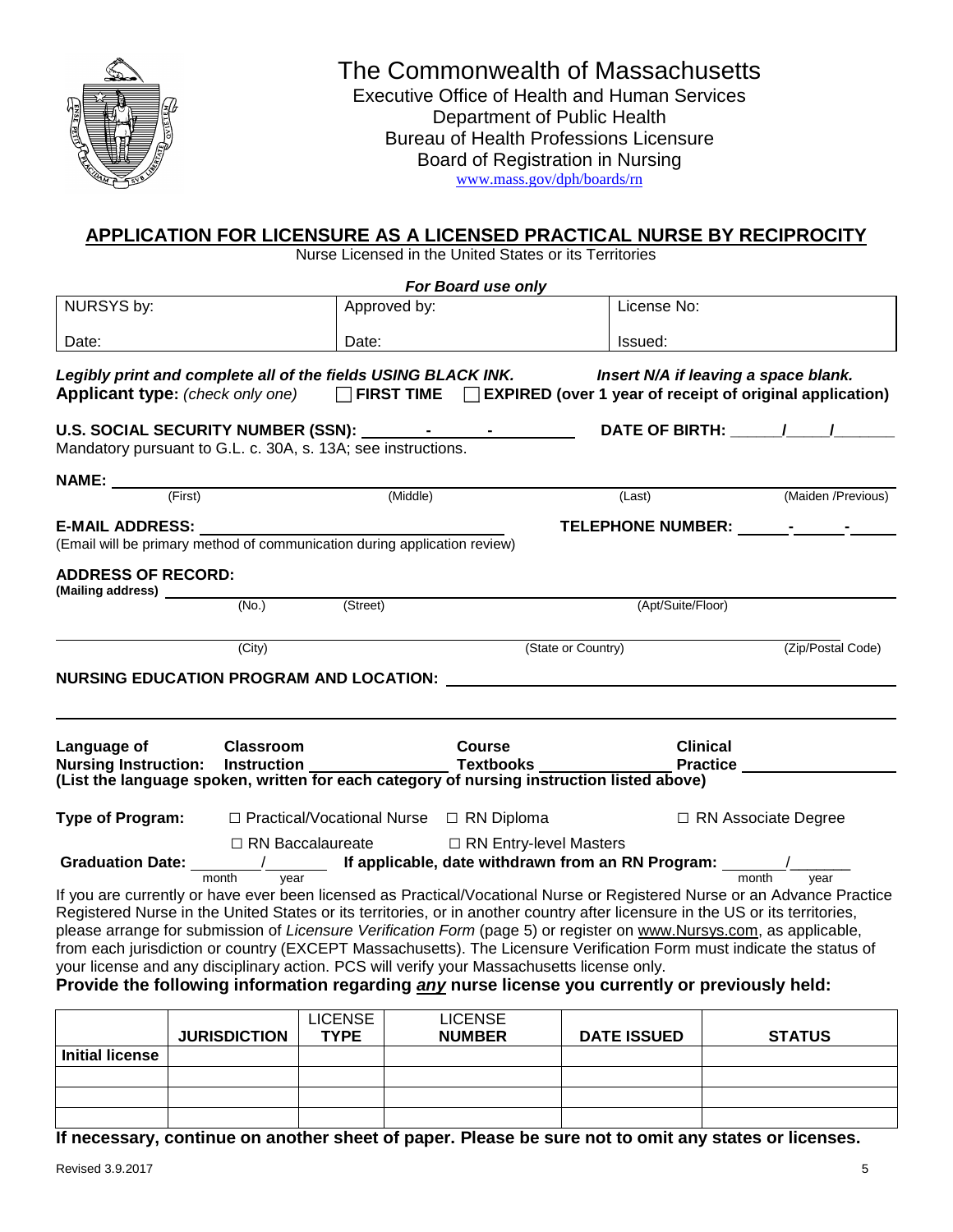## *Omissions will delay the processing of your application.*

**QUESTIONS:** If you answer "yes" to any of the following questions, the Board must evaluate your compliance with the Good Moral Character (GMC) licensure requirement. This evaluation must be completed to determine your qualifications for initial licensure by reciprocity in Massachusetts. Prior to submitting this application, review the Board's Licensure Policy 00-01: *Determination of Good Moral Character Compliance* and the *Determination of Good Moral Character Compliance Information Sheet*. Submit all required documentation to the Board as directed.

|    | Answer all questions truthfully and accurately.                                                    | <b>YES</b> | NO |
|----|----------------------------------------------------------------------------------------------------|------------|----|
| 1. | Has any disciplinary action ever been taken against you by a professional and/or                   |            |    |
|    | trade licensing/certification board located in the United States or any country/foreign            |            |    |
|    | jurisdiction, including removal from a long-term care nurse aide registry program?                 |            |    |
| 2. | Are you the subject of pending disciplinary action by a professional and/or trade                  |            |    |
|    | licensing/certification board located in the United States or any country/foreign<br>jurisdiction? |            |    |
| 3. | Have you ever applied for, and been denied, a professional and/or trade                            |            |    |
|    | license/certification in the United States or any other country/foreign jurisdiction?              |            |    |
| 4. | Have you ever surrendered or resigned a professional and/or trade                                  |            |    |
|    | license/certificate in the United States or any other country/foreign jurisdiction?                |            |    |
| 5. | Have you ever been convicted of a felony or misdemeanor in the United States or                    |            |    |
|    | any other country/foreign jurisdiction?                                                            |            |    |
| 6. | Are you the subject of any pending or open criminal case (s) or investigation(s),                  |            |    |
|    | (including for any felony or misdemeanor) in a jurisdiction in the United States or                |            |    |
|    | any country/foreign jurisdiction?                                                                  |            |    |



**If you have answered "yes" to any of the above questions, the Board may deny your application for licensure. Denial of licensure by the Board is considered a disciplinary action and may have consequences before other professional licensing and certifying boards, including any licenses or certifications you may currently hold.**



**If you answered "yes" to question #6, DO NOT submit this application. In accordance with Licensure Policy 00-01:** *Determination of Good Moral Character Compliance* **the Board will deny licensure if the applicant has failed to fulfill all requirements imposed by a licensure/certification body or if all criminal matters have not been closed for at least one (1) year.**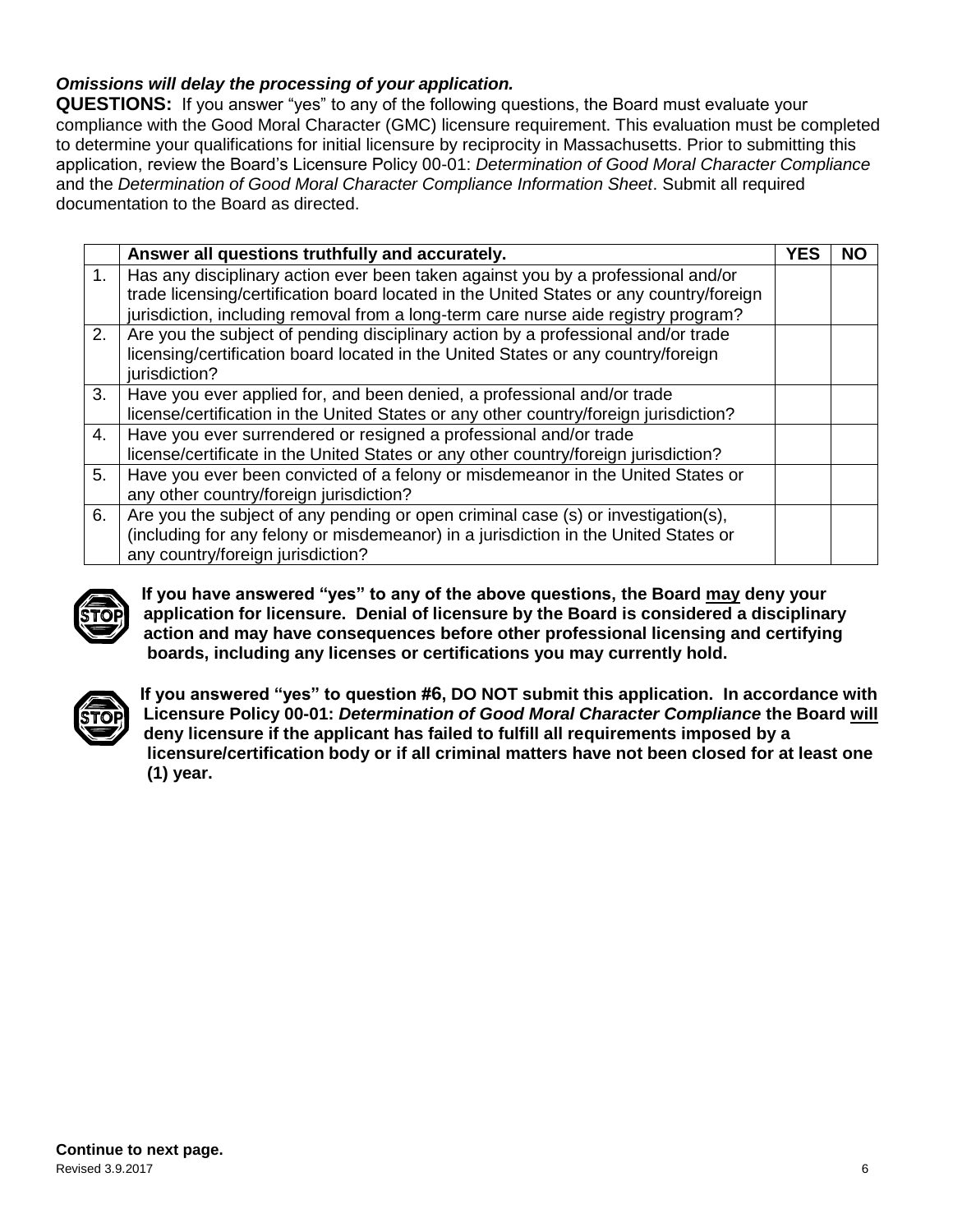**ATTESTATION:** By signing this application for nurse licensure by reciprocity, I certify, under the pains and penalties of perjury, that:

- The information that I have provided in connection with this application is truthful and accurate and I completed this application;
- I understand that the failure to provide truthful and accurate information may be grounds for the Massachusetts Board of Registration in Nursing (Board) to deny my nurse licensure in accordance with Massachusetts law and may effect my ability to obtain licensure and/or practice nursing in this or any other jurisdiction in which I am currently licensed or may seek licensure in the future;
- I have read and understand the Board's Licensure Policy 00-01: *Determination of Good Moral Character Compliance* and the *Determination of Good Moral Character Compliance Information Sheet*;
- I understand that an application is active for one year. Submission of subsequent applications required for incomplete, inaccurate, altered or changed information will be active from the date the original application is received by PCS. All requirements must be completed and all documents must be received while your application is active;
- I understand that fees are non-refundable and non-transferable;
- If I am granted nurse licensure by the Board, I will comply with M.G.L. c. 112, §§ 74 through 81C as well as any other laws and regulations (including those at 244 CMR 3.00 through 9.00 related to licensure and practice);

j.

• I have completed the checklist in the application instructions.

Signature of Applicant

**Date** 

STAPLE A RECENT (within one year) 2X2 PASSPORT TYPE SIGNED COLOR PHOTO HERE.

SIGN FRONT BOTTOM EDGE OF PHOTO.

*Mail to:*

**Professional Credential Services ATTN: MA Reciprocity Nursing P.O. Box 198788 Nashville, TN 37219**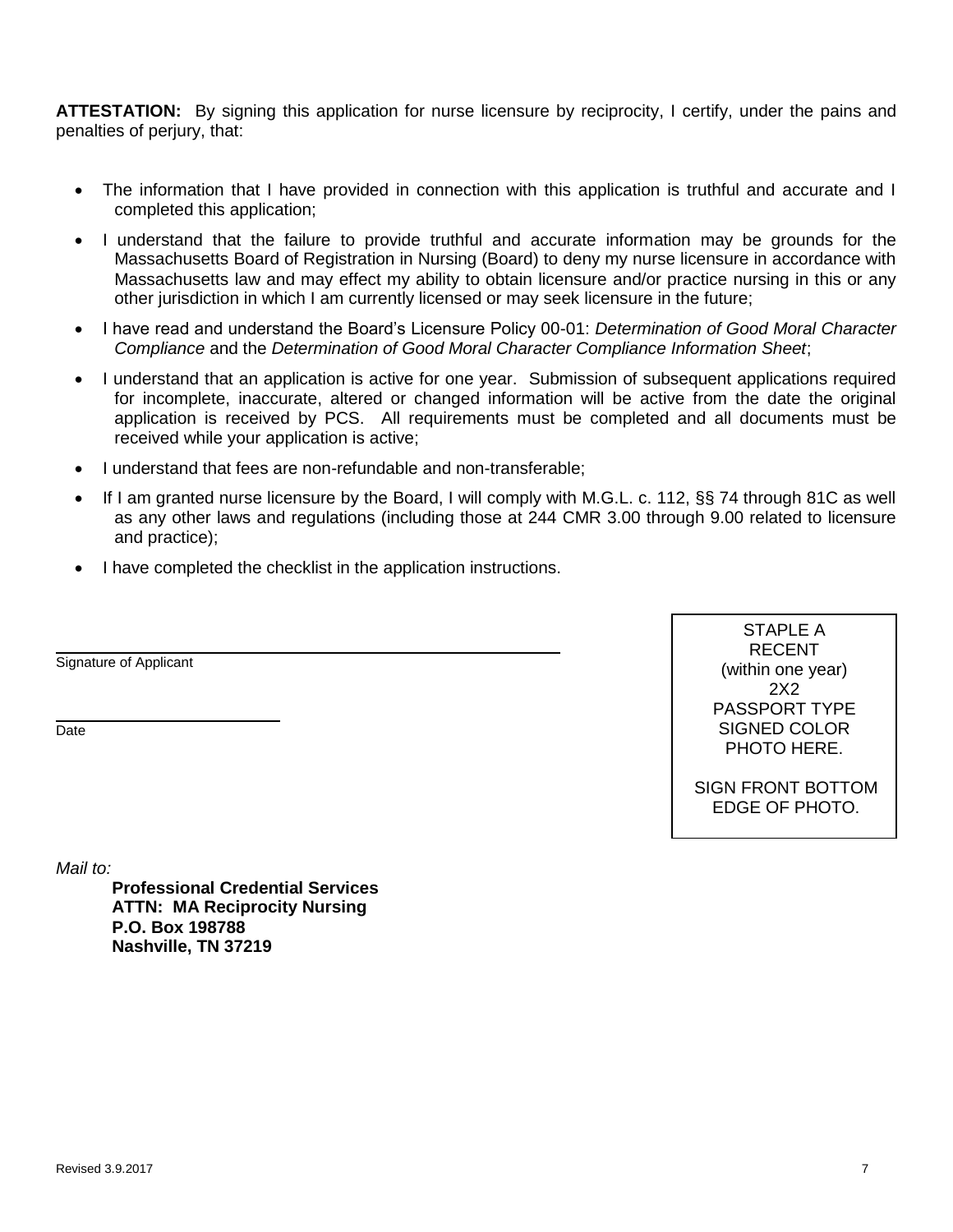

P.O. Box 198788 Nashville, TN 37219

## **APPLICATION FOR LICENSURE AS A REGISTERED NURSE BY RECIPROCITY**

# **Payment Form**

Two payment options are available: Money Order or Credit Card.

**Applicant Name:**

Social Security Number (Mandatory): \_\_\_\_\_\_\_\_\_\_\_\_- - \_\_\_\_\_\_\_\_

## **Fees are non-refundable and non-transferable.**

#### **Licensure by Reciprocity Application Fee: \$275.00**

*Please check form of payment below:*

- Money Order *(Please ensure the applicant's name is on the payment)* If paying by Money Order, please make it payable to "PCS."
	- *Or*
- □ Credit Card

| Authorized payment amount: \$        | Please check one: Visa MasterCard |
|--------------------------------------|-----------------------------------|
|                                      |                                   |
| Print name as it appears on account: |                                   |
| Authorized Signature: 1997 1997 1998 |                                   |

**Return this payment form with Application Form.** DO NOT staple your payment to this form.

*Note: This document will be shredded after it has been processed.*